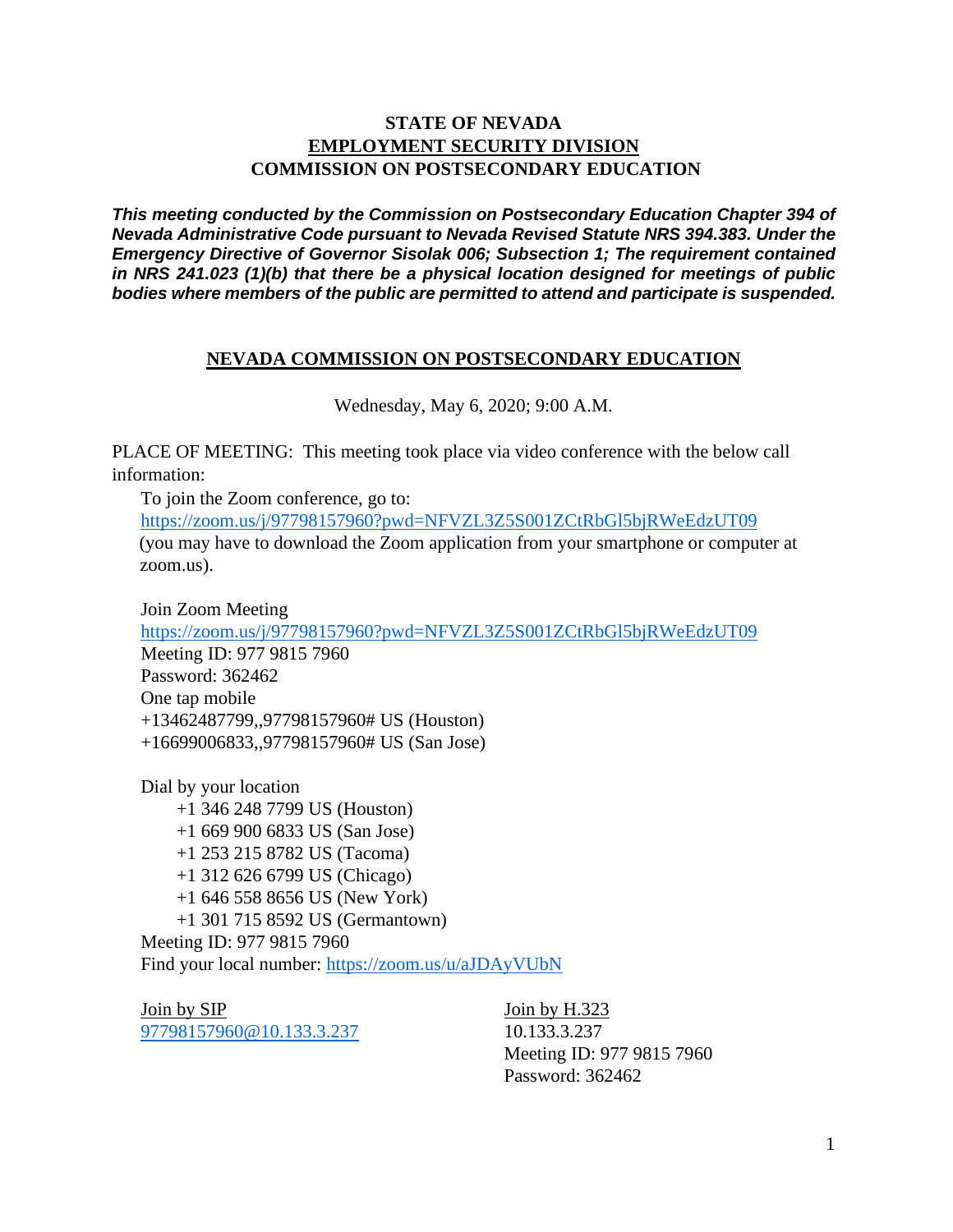#### **Department of Employment, Training and Rehabilitation (DETR) Staff Present during Video Conference**

Chris Sewell, ESD Director's Office, Commissioner Kelly D. Wuest, CPE Administrator Maricris Wu, CPE Postsecondary Education Specialist Susan Beckett, CPE, Administrative Assistant III Matthew Sung, IDP, IT Technician VI, Field Services

#### **Members of the Public, Media and Other Agencies Present in Las Vegas**

Robert Whitney, Nevada Attorney General Office Deputy Attorney General Gerry Julian, Community Ambulance Health Science Center Elvia Barba, United Education Institute Lisa Nordman, Aviation Institute of Maintenance Lisa Murphy, Southeastern University Angela Paul, United Education Institute Emily Green, Elite Professional Healthcare Training Academy James (Jim) E. York, United Education Institute Joe Fitzpatrick, Signature Real Estate Institution, LLC Rafael, Rika Makeup Academy Erika Rendon, Rika Makeup Academy Daniel Kipnis, Classes.Vegas Jason Smith, Laurus College

#### **Member of the Commission on Postsecondary Education Present during Video Conference Meeting**

Larry Nathan (Nate) Clark, Chair Sharon Frederick, Vice Chair Dr. Thomas Kenny Jill Hersha Jon Ponder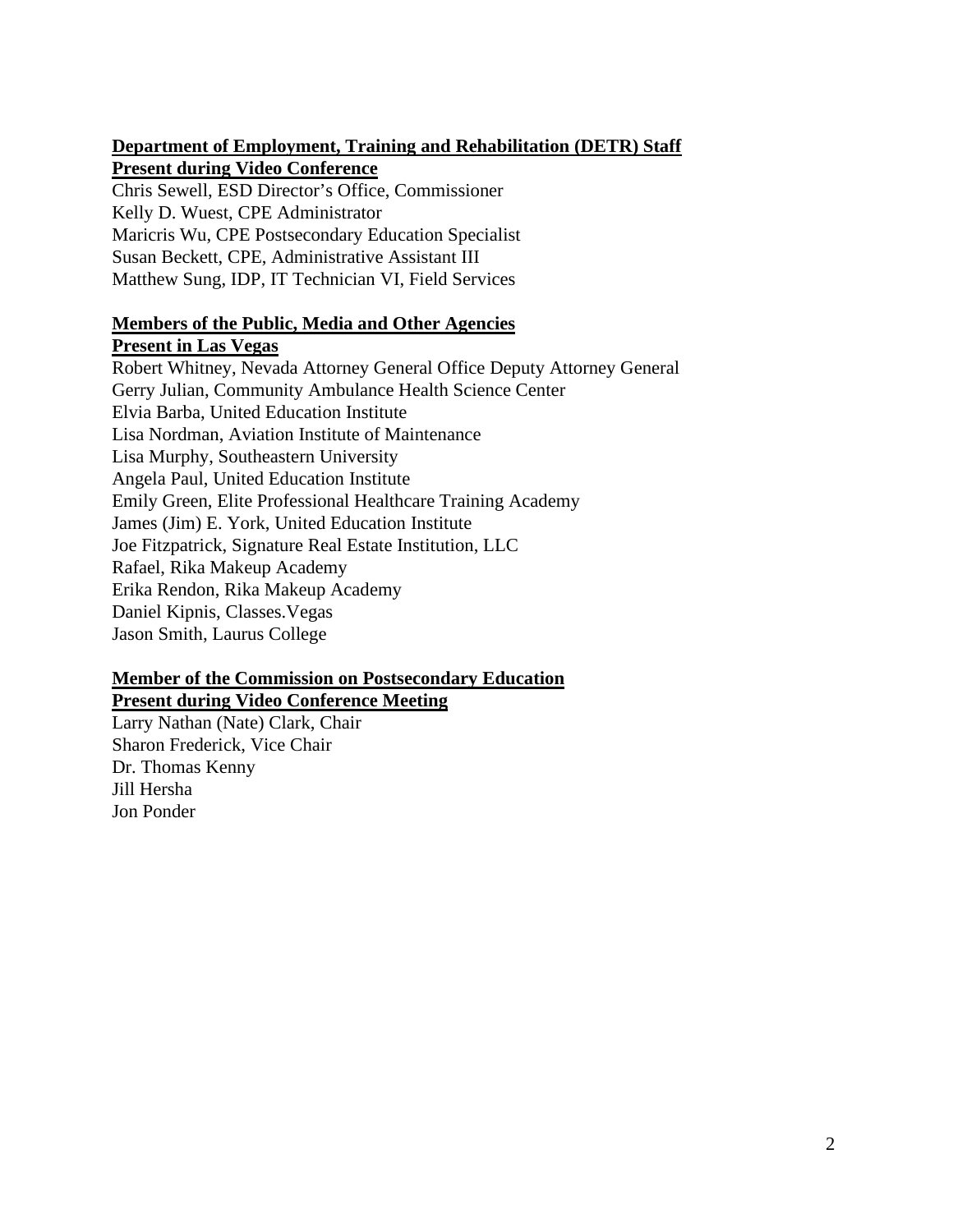#### **STATE OF NEVADA EMPLOYMENT SECURITY DIVISION COMMISSION ON POSTSECONDARY EDUCATION**

May 6, 2020 – 9:00 A.M.

#### **Call to Order**

The meeting was held via Video Conference ZOOM. The meeting was called to order by Chair Commissioner Nathan Clark at approximately 9:00 AM.

#### **Public Comments**

Commissioner Clark asked for public comment, no public comment.

#### **Written Comments**

This is Kelly Wuest, we have received no written comments.

#### **Confirmation of Posting**

Susan Beckett, for the record, Administrative Assistant III, Employment Security Division, Commission on Postsecondary Education. Yes, proper Notice was provided for this Meeting.

#### **Open Meeting Compliance**

For the record, this is Susan Beckett, again, in accordance with Governor Sisolak's Declaration of Emergency Directive 006; Subsection 1; The requirement contained in NRS 241.023 (1)(b) that there be a physical location designated for the meeting of public bodies where members of the public are permitted to attend and participate is suspended. The meeting will be held via videoconference only.

#### **Roll Call**

- Commissioner Cantu-Excused
- Commissioner Clark-Present
- Commissioner Frederick-Present
- Commissioner Hersha-Present
- Dr. Thomas Kenny Present
- Commissioner Ponder-Present
- Commissioner Sewell Present

Administrator Kelly Wuest: took roll via video.

#### **Adoption of Agenda:**

| Motion:           | Commissioner Frederick - Motion to adopt the agenda for May 6, 2020. |
|-------------------|----------------------------------------------------------------------|
| Second:           | Commissioner Sewell.                                                 |
| Discussion: None. |                                                                      |
| Results:          | Unanimous, agenda is adopted.                                        |

#### **Approval of Minutes February 12, 2020 Meeting**

Motion: Commissioner Frederick – Motion to approve February 12, 2020 meeting minutes. Second: Commissioner Sewell.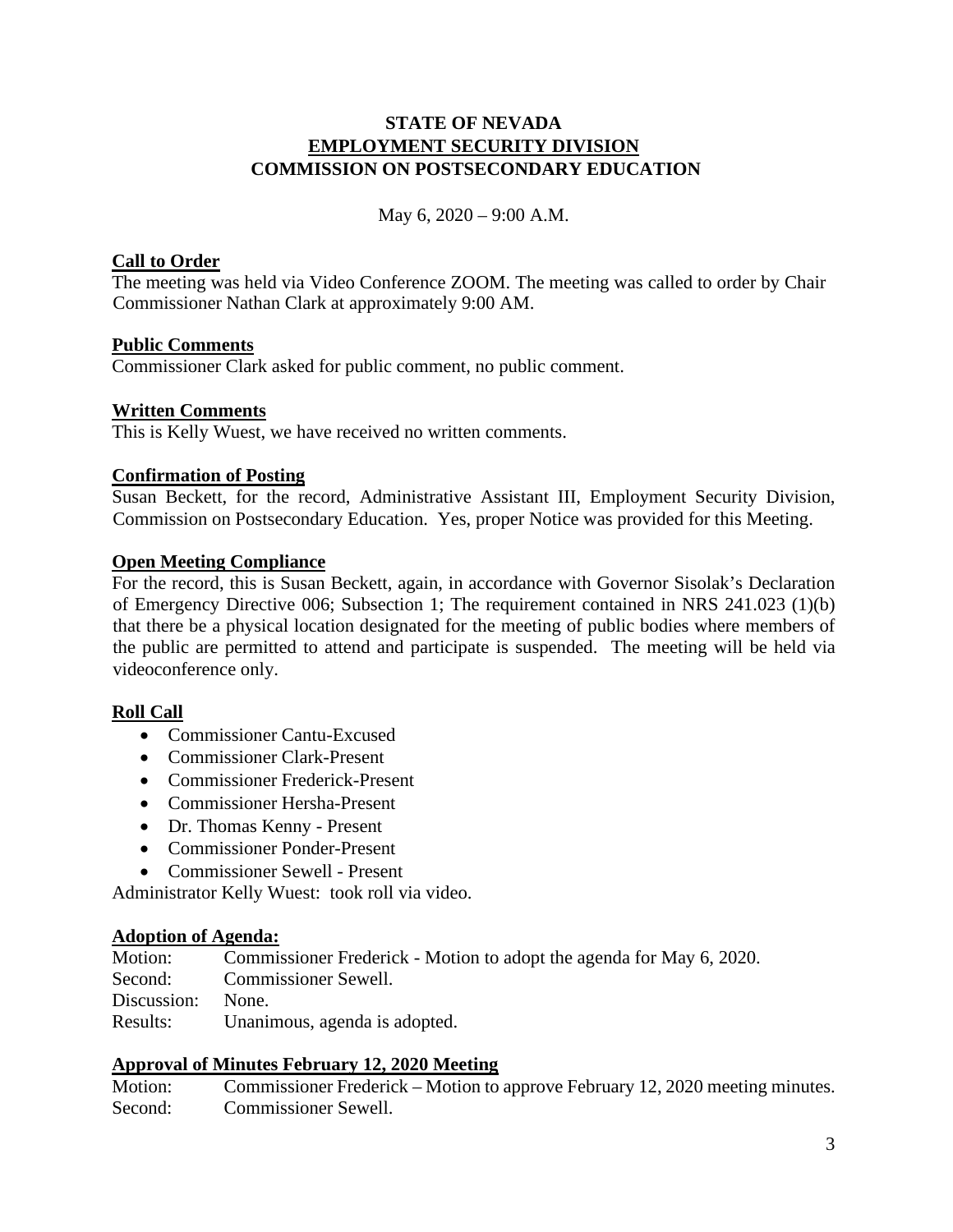Discussion: None. Results: Unanimous, motion carries.

#### **Administrators Report**

Administrator Kelly Wuest read the report from the submitted report in the packet.

#### **Emergency Provisions for Distance Education related to COVID-19**

Administrator Wuest updated the Commission on the status of institutions, some doing distance education whenever possible, others are closed due to governing bodies not permitting operation remotely, such as Massage and Gaming. Administrator Wuest asked the Commission for guidance on reopening institutions.

- Commissioner Clark, do we have options we need to consider?
- Administrator Wuest, some of the options would be considering whether to set up specific protocol or general protocol? Do we look to our health departments to set up the protocol because they have already done this for the EMT program? Institutions are looking for a direction on how to proceed. Some of this will be dictated by occupational boards. Do we want to set parameters? The Governor stated he was looking at all the boards and commissions to have input. We are not required to do something, but I think it would be good to have something general.
- Commissioner Dr. Kenny, I do think providing some sort of guidelines would be helpful. It has been an ongoing conversation in our institution. I think it would be ten in a classroom, but I think we need to provide some sort of clarification so that institutions are not guessing.
- Commissioner Frederick, I am concerned about the students who are impacted and not able to complete their studies maybe they need a plan B, so they can complete their work.
- Commissioner Clark, from my standpoint are you talking about massage institutions and gaming institutions?
- Commissioner Frederick, yes, the students that cannot complete distance education.
- Commissioner Clark, our institution has students that did not have the technology. We were able to apply for the emergency financial aid for students. They could purchase a laptop, and or internet. Those students also needed help with technology. I am pondering over what are options are here.
	- o Follow CDC Guidelines
	- o Follow the Governors Directive, no more than ten people congregate.
		- A summary of the Directive and CDC Guidance for institutions to follow.
	- o Beyond that, would that extend liability to CPE if we get it wrong?
- Robert Whitney, regarding possible liability I would have to look into that. It has been a long time since I have researched that, but I don't believe the Commission would be liable if they provided their interpretation of the circumstances and guidance. If we require additional clarification, we can reach out to the Governor's Office.
- Commissioner Clark, what is it that we are actually looking for on this issue? Are we going to develop guidance for all institutions or specifically for those gaming and massage institutions or are we just going to refer them to the information that already exists from the Governor's Office and CDC?
- Commissioner Hersha, I would like to add that we also need to add that we need to also add the six-foot guidance, as well. Using some common sense with the ten people and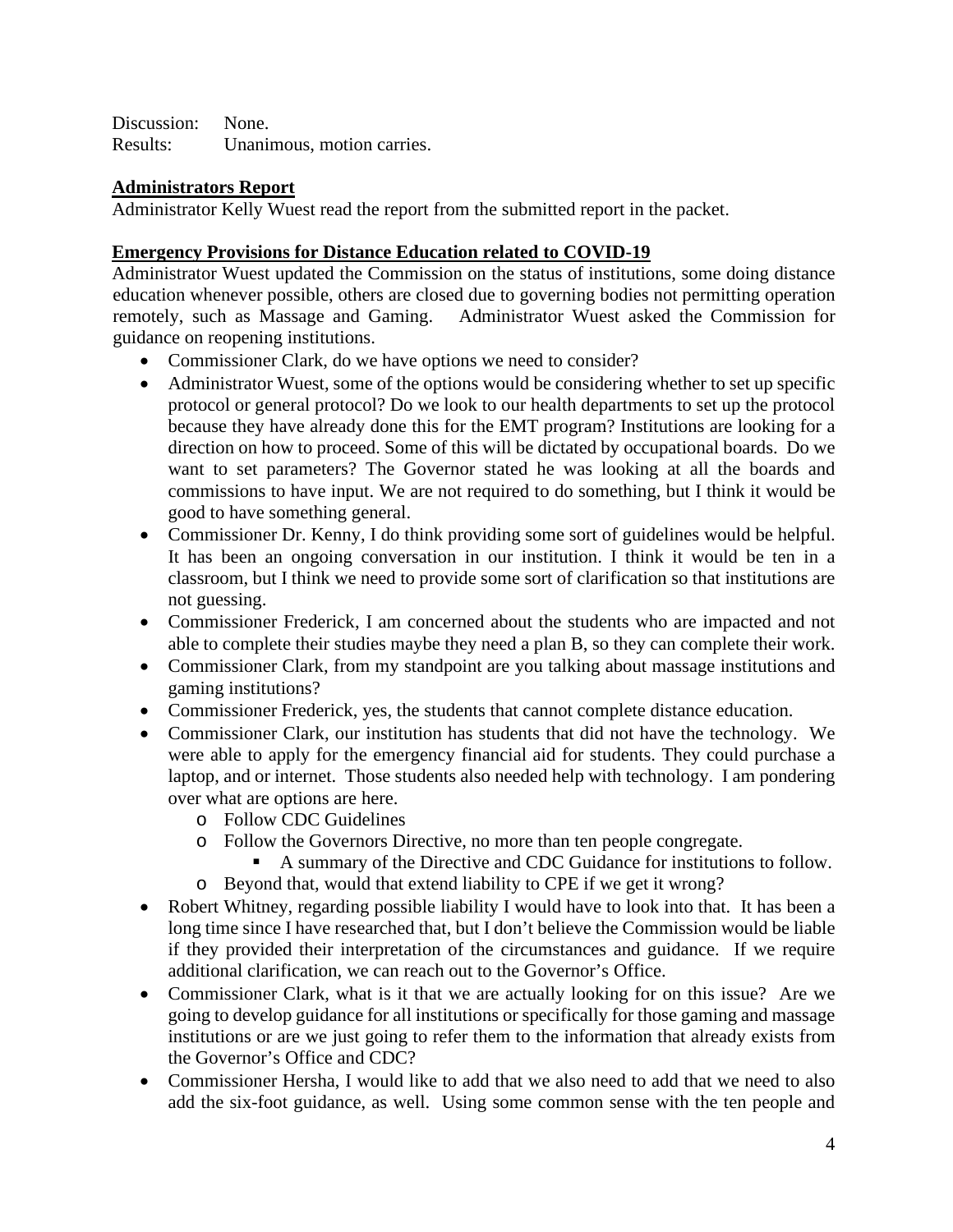also providing the PPE. As a side note, even though the libraries are closed in Southern Nevada, there is still Wi-Fi in the parking lot that is available.

- Commissioner Clark, I think that anything we take into account also needs to be a part of the reopening plans. I am having a meeting this afternoon about reopening plans as we are trying to figure out our plans too.
- Commissioner Dr. Kenny, I am concerned the lack of clarity and our program is also working on reopening. I would like to hear from Kelly regarding her perspective for the gaming and massage institutions, is there a potential action?
- Administrator Wuest, I think Robert Whitney could expand on this, I asked him about the need to set aside or suspend those provisions of the NAC. Ultimately, the Governor would have to sign off on emergency provisions. The Gaming Control Board is working on plans concerning table game operations.
- Commissioner Clark, am I hearing you correctly? Are you saying there may not be as much of a need today as there was when you created this agenda item?
- Administrator Wuest, in part, when it comes to the aspect of gaming and massage therapy. We have 150 licensed institutions reaching out asking about protocols with the Directives and the CDC. Part of the request is do we want to get more specific or not?
- Commissioner Clark, I was under the belief that the laws pertaining to COVID, distancing and all that are already out there, and it would be a matter of summarizing what is already out there which a lot of organizations have already done. I did read there was a potential sub-committee that could be formed, what that for this agenda item?
- Administrator Wuest, it was intended for a subcommittee to come up with those parameters It was an option.
- Commissioner Clark, was it an option related to Item J, Emergency Provisions for Distance Education related to COVID-19?
- Administrator Wuest, yes.
- Commissioner Clark, okay. So that is the other option to form a subcommittee? Do we want to have some discussion about that? My thoughts are if we form a subcommittee, is the subcommittee to be helpful with institutions in transitioning back and forth and decide what phase we are in and reopening, or would this subcommittee be tasked with protecting the students and the consumers and watching for institutions that are trying to gain the system and put profits above the needs of the students, or would it be both?
- Commissioner Dr. Kenny, I think moving forward on some of the addition clarification that is out there. I don't think we will have value if we don't have additional clarification beyond what the Governor's Directive. Do we want to push out more information of that effect? I am not clear on the purpose of the subcommittee.
- Commissioner Clark, is there an expectation from the Governor's Office that we have clarification or a subcommittee, emergency provision or is there any direction from the powers above us?
- Administrator Wuest, Commissioner Sewell may have more information because he is higher up in administration than I am, but I have not received anything directly. When I first did, I was given no guidance from any occupational board, but now I am starting to receive information.
- Commissioner Sewell, I think the direction from the Governor's Office is very cautious in setting up with each occupational board with what is best for each occupational board. Whether it be gaming or massage or any of the variety of boards that we have in this state.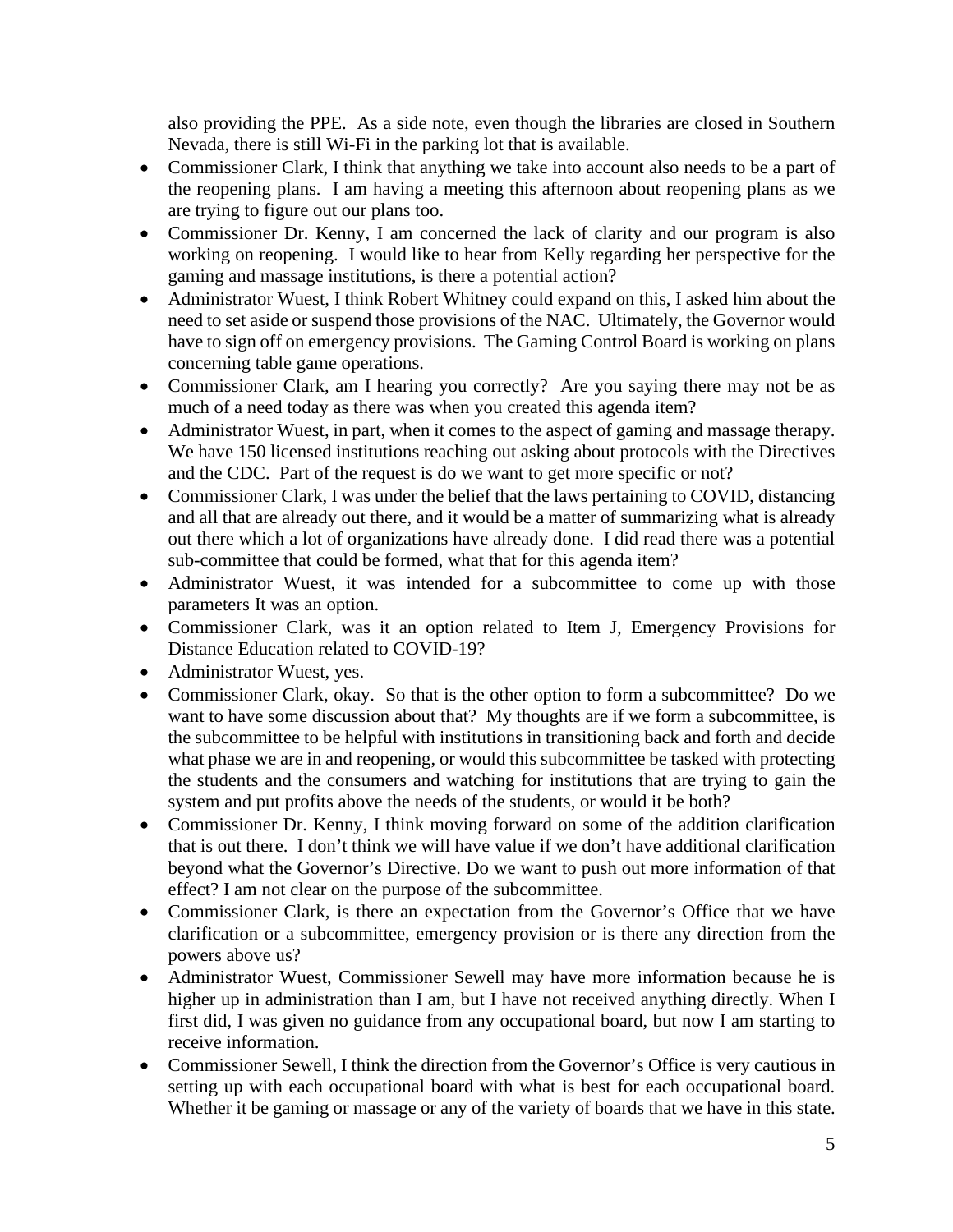If you want to look at the gaming regulation, why do that have that prohibition? At this point in time it might be better to just wait and see how each board handles the phases, what is currently happening, and what they have planned for reopening.

- Commissioner Clark, I think the questions left are if we form a subcommittee, I think the first thing they would need to do is to reach out to the gaming board and the massage board and find out why did they prohibit online and could we work together to have online be a piece of their training and how to be on campus and practice social distancing. I think a lot of that will have to do with whatever phase of reopening we are in. It is going to need to be fluid and change as the circumstances change. What are we gaining from doing any of that?
- Commissioner Dr. Kenny, the focus of that subcommittee could be working with those boards to focus on those challenges. I do see that could be of value. I do think that pathway will of value. I think that if we do not find an option, we will see corporate closures and institution closures across these two industries, specifically. If we could do that I would be in favor of that focus of the subcommittee, at least two start.
- Commissioner Clark, if a subcommittee is formed would it be good if they could monitor reopening plans? Would these institutions submit plans of reopening and bringing students back on campus during various levels? Administrator Wuest, is this even close to what you had intended, envisioned when you placed it on the agenda?
- Administrator Wuest, these types of issues and the regulations we discussed the last update was in 2012. I would have to go back into the archives to find out where they were initiated from, they were well before video none of the technology we use today in distance education or in the classroom was available at that time. They are really old regulations that have not been revisited in years. Dr. Kenny mentioned we will have some institutions close if we do not reach out and address the issues, that is very true. That was one of the main items to focus on was to look at these specific occupations and overall people just transitioning back because we are getting a lot of questions, especially small institutions. How do we proceed because they don't have the expertise?
- Commissioner Clark, then who do we envision being members of this subcommittee?
- Mr. York, I am the Campus President of a new institution on the agenda today. When Doctor Kenny and Kelly are talking about institution closures that scares me a lot and a lot of the student out there really need what we do. I am not sure if you want a new kid on the block, but I just wanted to offer my services.
- Commissioner Clark, thank you. That leads to my last question, who do we envision being members of this subcommittee? Are we talking commissioners, staff members, or general public?
- Administrator Wuest, if we form a subcommittee there would have to be commissioners on the subcommittee and it would be a public meeting, we will have to have an agenda and post three days prior. We could have members from institutions, but I am not sure the limitations from other public for a public board.
- Commissioner Clark, do you have a comment Mr. Whitney?
- Deputy Attorney General Robert Whitney, definitely a subcommittee should be made up of the majority of the committee members being voting members of the commission. There is nothing that I can think of that would prohibit non-commission members from being on the committee as long as they are not in the majority. It should also they be advisory and non-voting members.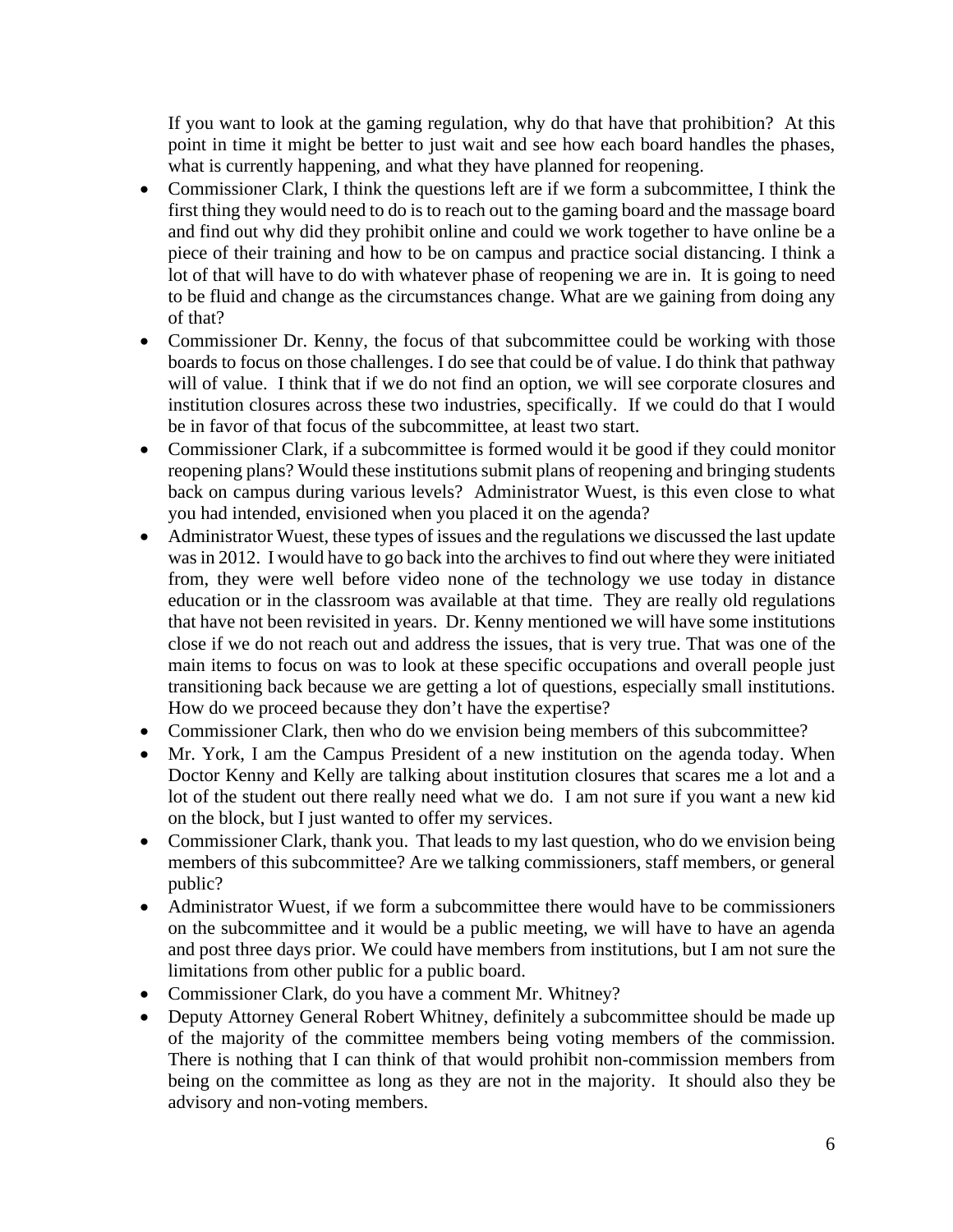- Commissioner Clark, is there anything else that we need to discuss that we haven't already discussed and if anybody has been taking some notes and if anyone has any idea of how this possible action might progress maybe to a motion?
- Commissioner Dr. Kenny, I am the new kid on the block for this commission. However, I would like to make the motion - should be, if it should be on an administrative level or if there is something more with additional details. (parts were inaudible)
- Deputy Attorney General Robert Whitney, I think the proposed motion is a good start by Doctor Kenny, but we should probably perhaps mention a process of how we are going to choose committee members or if we are going to ask for volunteers, it probably should be a bit more detailed. (parts were inaudible)
- Commissioner Clark, is anyone else having trouble with the audio? I am having a hard time hearing the discussion.
- **MOTION: Commissioner Sewell, how about I move that we set up a committee to review current regulations dealing with the current pandemic issues made up of three members of the commission, two members of the public and appointed by the chair in consultation with the Administrator of CPE and we can leave it at that.**
- Commissioner Clark, I actually heard that entire motion. We have a motion do we have a second.
- **SECOND: Commissioner Frederick, I will second the motion.**
- Commissioner Clark, we have a motion and we have a second. Do we have any discussion?
- Commissioner Ponder, I like the motion, with the persons from the public, would that be a part of this subcommittee? Is there a recommendation of who the public might be, a recommendation of the public that might be able to add value to the discussion?
- Commissioner Clark, that is a good question I am not really sure how to answer that until we sit down and start meet and speak with the occupational boards in question. What direction is this subcommittee going to go? Are we going to try to sway them to try to change their regulations or to find creative ways to work around their regulations, I don't know? Commissioner Sewell, what part of the public determining the direction to go. I would suggest somebody from the massage institutions and somebody from the gaming institutions, maybe?
- Commissioner Ponder, I agree with you on that.
- Administrator Wuest, Commissioner Clark, I just wanted to point out that NAC 394.523 Commission on Postsecondary Education Gaming and 394.526 Massage are our regulations.
- Commissioner Clark, I am not sure what you just said you quoted off some regs.
- Administrator Wuest, those regulations are part of the Commission's regulations they are not part of the gaming board or the massage board.
- Commissioner Clark, let me see if I understand what you just said. The regulations that are not allowing the gaming to be taught online and the massage to be taught online fall under the CPE regulations, is that correct?
- Administrator Wuest, that is correct.
- Commissioner Clark, so the purpose would be to go out to those board and find out if they have an appetite for us to change our own regulations for this emergency provision. Do we have a way to change those regs in regard to the emergency provisions?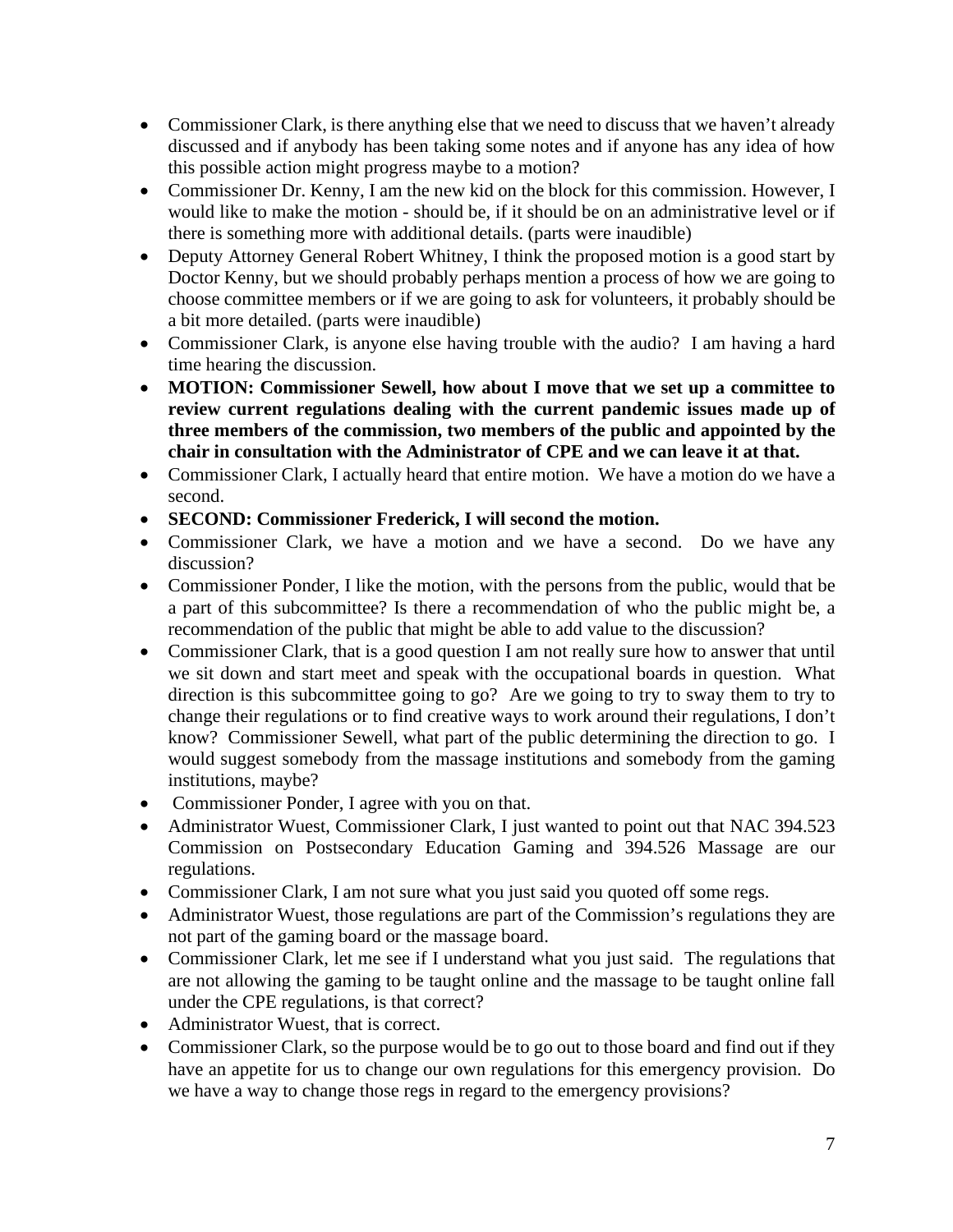- Deputy Attorney General Robert Whitney, we have seen different agencies act, with the Governors permission of course, do it through emergency regulation. There have been different agencies who have asked the Governor to suspend certain aspects of their regulations, so in this case and perhaps draft in something that just lasts for 90 days or other language keen to end at the emergency regulation time period. It is possible to suspend those portions of the NAC as Administrator Wuest mentioned in NAC 394.523 and 394.526 the online prohibition part of it and perhaps write in language that would permit online portions. Again, the language would have to be presented to the Governor and the Governor would have to agree with our attempts to pass emergency regulations. We could set a hearing specifically set for the Commission on Postsecondary Education to pass those. So those regulations along with a statement of emergency would have to be sent to the Governor and he would have to approve those. There would also have to be an informational statement is typically filed with the regulations in all circumstances. Once those are done and the regulation is filed the legislative commission and secretary of state then those regulations can become effective. There is still a process here, but it is shorter.
- Commissioner Clark, there has been a lot of discussion many minutes on this agenda item/ I am a little confused as to what the intent is and what are parameters are simply because the audio keeps breaking up every time someone tries to explain a piece of the puzzle. I am wondering if Administrator Wuest or Robert Whitney could type in the chat a recommended motion you would like to hear from us. That could get us to closure on this. We have spent a lot of time talking about this, a lot of what ifs. I just want to make sure whatever motion we make here is going to serve the intended purpose.
- Commissioner Dr. Kenny, I would also like some guidance as to what the motion would look like so we could do it properly it would be great. I think we should make a motion to create an emergency regulation for NAC 394.523 and NAC 394.526. Again, though I agree with Commissioner Clark, I would like some sort of clarification or guidance to ensure that we do that properly and that we check all the boxes as we make that motion. I would be willing to make that motion with the earlier parameters.
- Commissioner Clark, we have a motion on the table right now. I believe we have a second now we are in the discussion phase. I guess the first question is does that motion achieve what we are looking for, Administrator Wuest?
- Administrator Wuest, I didn't have a specific outcome. It was really about do we want to consider these things at the commission. I didn't have a sway in either direction. I think that may be where part of the confusion is at the time, we did this trying to figure out what direction do we go as a commission because I wasn't certain.
- Commissioner Clark, I am starting to think that forming a subcommittee may not be in our best interests because we don't have a lot of clarification as to what this subcommittee is going to do. Is it a matter of developing a subcommittee to develop what the subcommittee is going to do? Do we need to do that? I'm not convinced we need a subcommittee. If we are going to form a subcommittee, I think it was Mr. Sewell that made the motion, I like the way he formed that. I just don't understand what the purpose would be. Anybody else have any discussion that is on the table right now.
- Commissioner Sewell, well I think at this point in time we just form a subcommittee. Let them have a discussion offline and bring something back to the commission. Whether that be we don't need to do anything; or we need to look at changing 523; or 526? I think that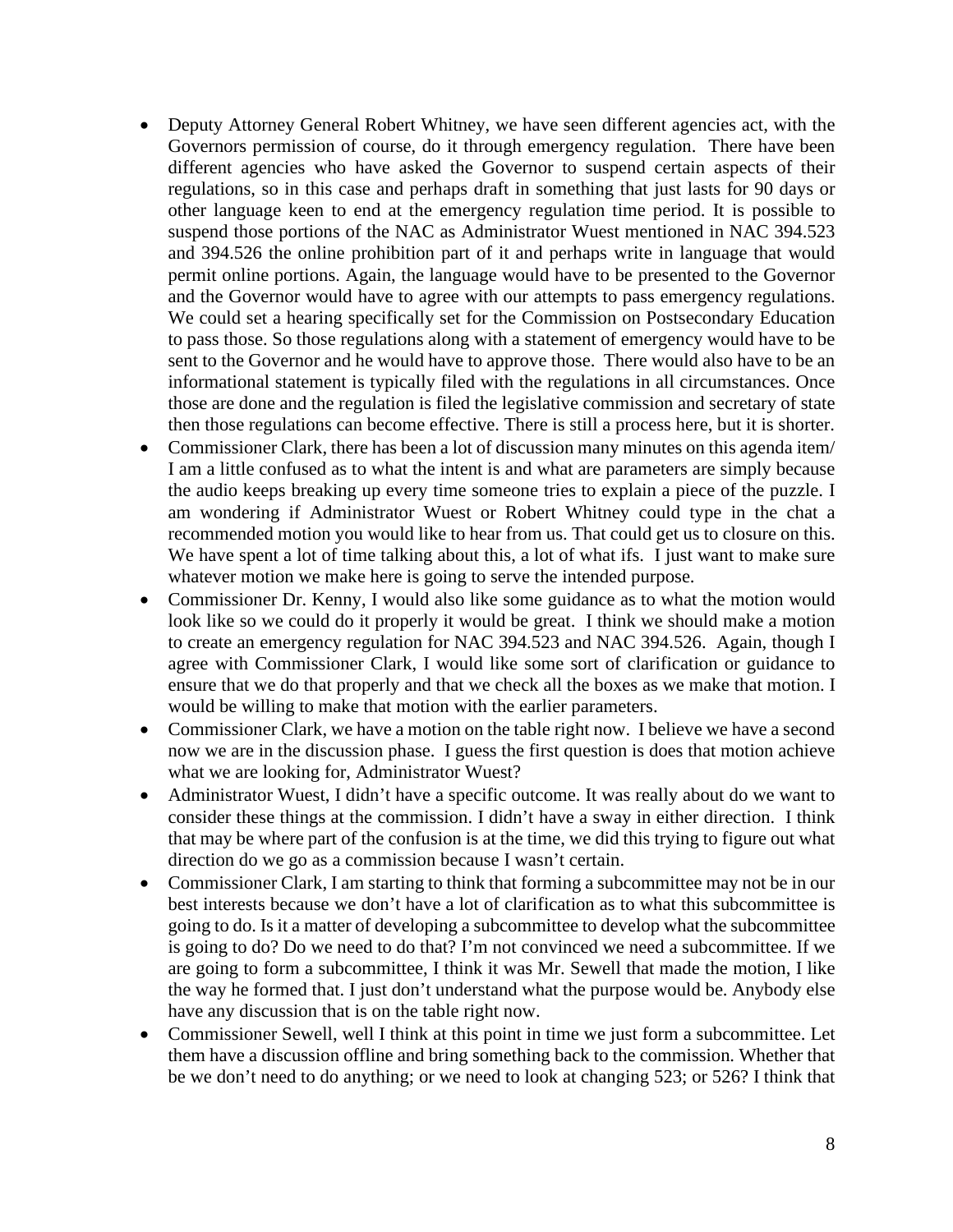might lead us in the direction whether that be an emergency regulation because of the pandemic or the new normal because there is going to be lots of changes based on this.

- Commissioner Hersha, I agree. I think that we as a commission if we have prohibitive guidelines, we need to address that for these institutions. Additionally, if we are prohibiting them from delivering their service. So, we as a commission need to look at revising some of our language. I mean everybody in education knows we have been pushed to going virtual we need to be more forward thinking. The only thing I have a concern is we only meet every quarter, so what phase will we be in when we finally get back from the subcommittee and we are talking about old information again or we are passed that already.
- Deputy Attorney General Robert Whitney, Commissioner Hersha, a comment, any subcommittee and or commission can meet although we typically meet quarterly there is nothing prohibiting them to meet more often as long as the open meeting law requirements are followed which they are currently modified in the emergency regulation. There is nothing that prohibits either the subcommittee or the commission to meet more often than quarterly. Another item, Commissioner Sewell had mentioned, I just want to be careful as he mentioned offline. I do agree with Administrator Wuest that any subcommittee would be subject to the open meeting law. I am not sure if that is what he meant, but I wanted to be clear on that open meeting laws must be subject to open meeting laws when they met.
- Commissioner Clark, can someone review what the motion was? I am unsure about the two committee public members until the subcommittee meets. Bringing in the two committee members before we are sure which direction this subcommittee is going to take; it bothers me a little bit. How do you feel about that?
- Commissioner Frederick, I just had a question. Since we are in meeting right now can we have the commissioners assigned for the subcommittee, now?
- Commissioner Clark, do we want to reach out for volunteers, is that what we are saying? A show of hands who would like to be on the subcommittee. More than three?
- Deputy Attorney General Robert Whitney, I think the first motion could be made and clarified first then a second motion can be made for the members of the committee members to be appointed. That perhaps would be the best way to go.
- Commissioner Clark, any more discussion about the motion that is on the table to form the subcommittee? Then after that we can move into assigning committee members. Seeing no more discussion, I will call for a vote. All those in favor? Unanimous, motion carries.
- *MOTION: Commissioner Sewell, how about I move that we set up a committee to review current regulations dealing with the current pandemic issues made up of three members of the commission, two members of the public and appointed by the chair in consultation with the Administrator of CPE and we can leave it at that.*
- *SECOND: Commissioner Frederick, I will second the motion.*
- *All in favor: Unanimous, motion carries.*
- Commissioner Clark, now we have a subcommittee. I saw several hands go up as far as volunteers. We have decided that three commissioners will be on the committee. How do we decide who to put on that committee?
- Deputy Attorney General Robert Whitney, I was unable to see how commissioners volunteered to be on the subcommittee.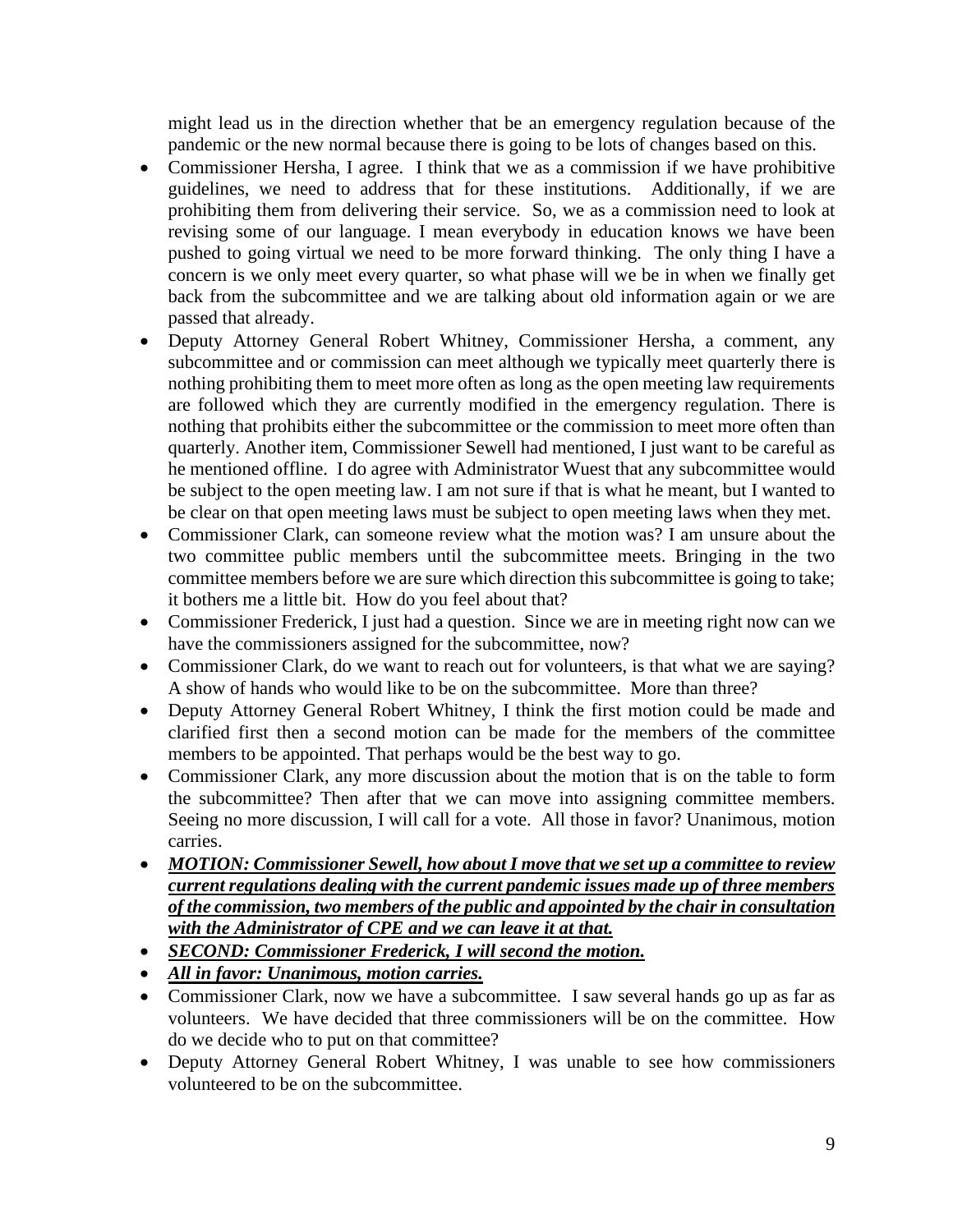- Commissioner Clark, let's do it again. Who would like to be on the subcommittee? We have Commissioner Ponder, Commissioner Frederick and Commissioner Dr. Kenny; did I miss anybody? So, there is three right there. Do we need a motion as far as the members for the commissioners?
- Deputy Attorney General Robert Whitney, I would say yes, we do.
- Commissioner Clark, can I make the motion? *I make a motion that the subcommittee members from the commission, the three commissioners be Ms. Frederick, Mr. Ponder and Dr. Kenny.*
- *SECOND; Commissioner Hersha, I second that*
- *Discussion: none.*
- *All in favor: Unanimous, motion carries.*
- Commissioner Clark, public members, do we want to assign picking the public members to the subcommittee or do we want to assign those members now?
- Deputy Attorney General Robert Whitney, it might be best to have the subcommittee meet and find out who they feel would be best to be on the subcommittee and then come back with that information.
- Commissioner Clark, would we need a motion for that?
- Deputy Attorney General Robert Whitney, I would say no, not at this time.
- Commissioner Clark, then we will leave it up to the subcommittee to set up meeting dates through the Administrator. Please make sure they are in compliance with open meeting laws.

#### **Applications for Full Term License**

*Aviation Institute of Maintenance*

| Testified:  | Lisa Nordman, Assistant Campus Director gave background on the institution,<br>updated the commission pertaining to build out and delays indicating the program<br>start is delayed until February 2021, and was available for questions. |
|-------------|-------------------------------------------------------------------------------------------------------------------------------------------------------------------------------------------------------------------------------------------|
| Motion:     | Commissioner Hersha – A motion that the provisional license for Aviation Institute<br>of Maintenance be extended for an additional twelve months.                                                                                         |
| Second:     | <b>Commissioner Ponder.</b>                                                                                                                                                                                                               |
| Discussion: | None.                                                                                                                                                                                                                                     |
| Results:    | Unanimous, motion carries.                                                                                                                                                                                                                |

# *Community Ambulance Health Science Center*

- Gerry Julian, Academic Director gave background on himself as he is fairly new to the position, provided information on the institutions corrective actions and was available for questions.
- Motion: Commissioner Frederick A motion that the provisional licensure for Community Ambulance Health Science Center be extended for nine months. Second: Commissioner Sewell. Discussion: None. Results: Unanimous, motion carries.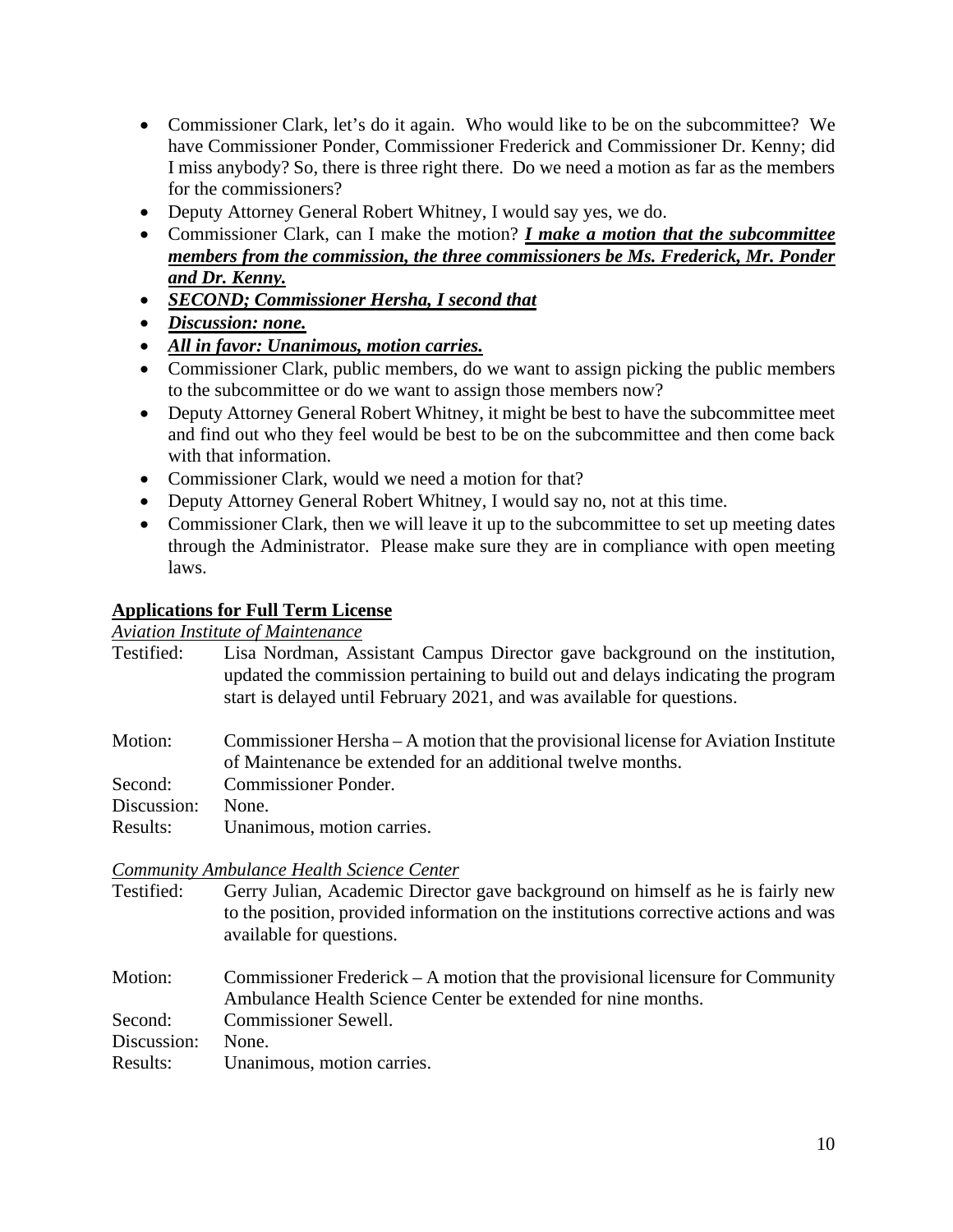# *Laurus College*

| Testified:  | Jason Smith, Campus President, gave background pertaining to accreditation, the<br>reason for the request, and was available for questions. |
|-------------|---------------------------------------------------------------------------------------------------------------------------------------------|
| Motion:     | Commissioner Kenny $-A$ motion that the provisional licensure for Laurus College<br>be extended for six months.                             |
| Second:     | Commissioner Hersha.                                                                                                                        |
| Discussion: | None.                                                                                                                                       |
| Results:    | Unanimous, motion carries.                                                                                                                  |

### *Rika Makeup Academy*

| Testified: | Erika Rendon and Rafael Aguayo updated the commission on the institution and           |
|------------|----------------------------------------------------------------------------------------|
|            | were available for questions. Administrator Wuest specified the three-month            |
|            | extension was due to the cancellation of the audit after the State suspended all staff |
|            | travel.                                                                                |

| Motion:     | Commissioner Kenny $- A$ motion that the provisional licensure for Rika Makeup |
|-------------|--------------------------------------------------------------------------------|
|             | Academy be extended for three months.                                          |
| Second:     | Commissioner Frederick.                                                        |
| Discussion: | None.                                                                          |
| Results:    | Unanimous, motion carries.                                                     |

#### *Montessori Training of Southern Nevada* Testified:

| Motion:     | Commissioner Hersha – A motion that Montessori Training of Southern Nevada<br>be granted a full-term license. |
|-------------|---------------------------------------------------------------------------------------------------------------|
| Second:     | Commissioner Frederick.                                                                                       |
| Discussion: | None.                                                                                                         |
| Results:    | Unanimous, motion carries.                                                                                    |
|             |                                                                                                               |

## *Southeastern University*

| Testified:  | Lisa Barranco Murphy, Compliance Director updated the commission about the<br>institution and expressed a desire to not have a provisional license extension rather<br>to have a full-term license. Administrator Wuest, explained to the commission the<br>extension was due to no enrollments for staff perform the required audit and |  |  |  |
|-------------|------------------------------------------------------------------------------------------------------------------------------------------------------------------------------------------------------------------------------------------------------------------------------------------------------------------------------------------|--|--|--|
|             | therefore the institution is not eligible for a full-term license.                                                                                                                                                                                                                                                                       |  |  |  |
| Motion:     | Commissioner Frederick $-$ A motion that the provisional licensure for<br>Southeastern be extended for nine months.                                                                                                                                                                                                                      |  |  |  |
| Second:     | Commissioner Sewell.                                                                                                                                                                                                                                                                                                                     |  |  |  |
| Discussion: | None.                                                                                                                                                                                                                                                                                                                                    |  |  |  |
| Results:    | Unanimous, motion carries.                                                                                                                                                                                                                                                                                                               |  |  |  |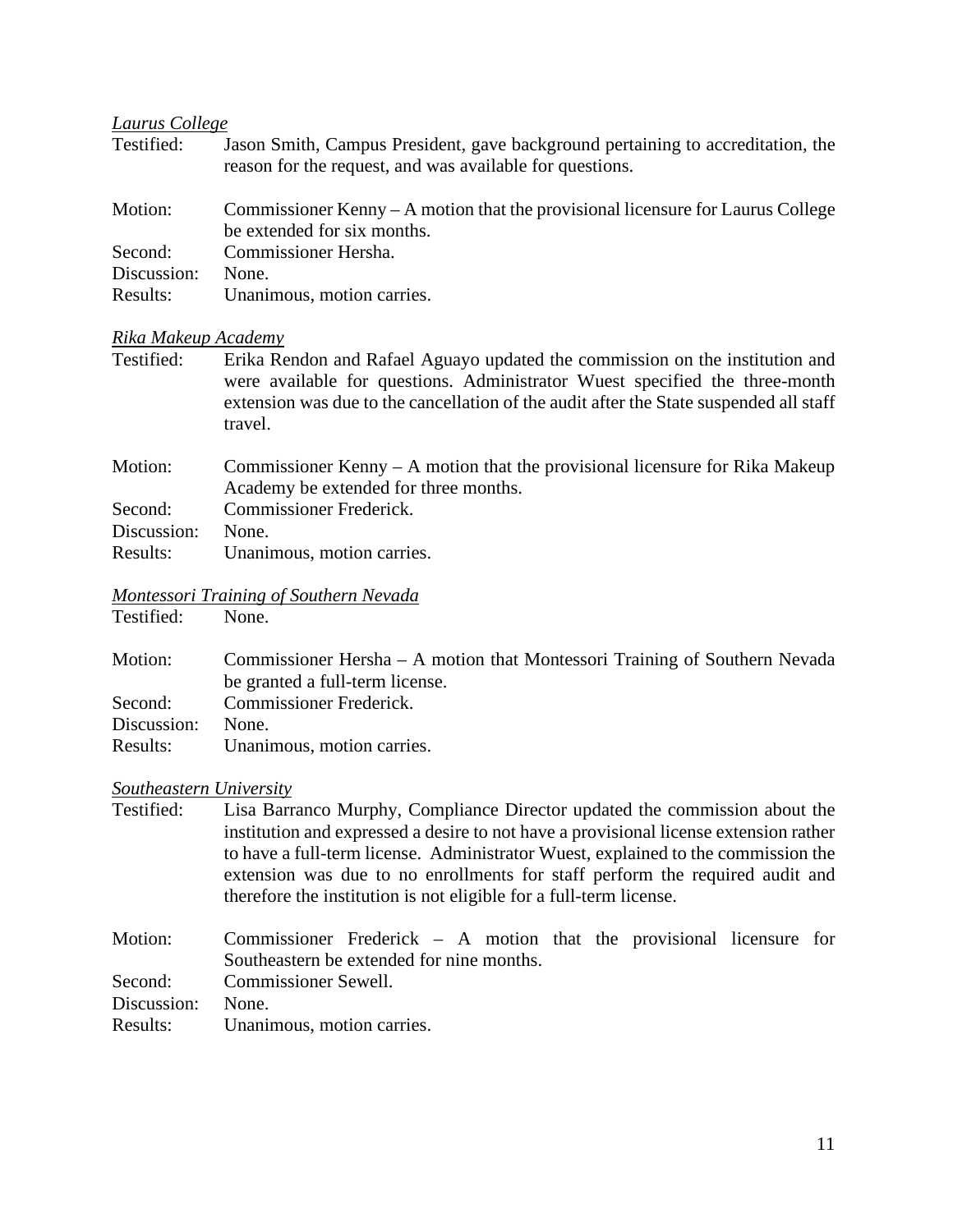#### **Applications for Initial Provisional Licensure**

#### *Elite Professional Healthcare Training Academy*

| Motion:<br>Nevada State Board of Nursing.<br><b>Commissioner Ponder.</b><br>Second:<br>Discussion:<br>None.<br>Unanimous, motion carries.<br>Results: | Testified: | Emily Green, Owner/Academic Director/Instructor, gave her professional<br>background and plans for the institution.                                                                                                                                                                                                                |
|-------------------------------------------------------------------------------------------------------------------------------------------------------|------------|------------------------------------------------------------------------------------------------------------------------------------------------------------------------------------------------------------------------------------------------------------------------------------------------------------------------------------|
|                                                                                                                                                       |            | Commissioner Frederick – That a twelve-month provisional license be granted to<br>Elite Professional Healthcare Training Academy to offer the Nursing Assistant<br>program, contingent receipt of surety in the amount of \$29,000, personnel and<br>facility information, academic administrator and curriculum approval from the |
|                                                                                                                                                       |            |                                                                                                                                                                                                                                                                                                                                    |
|                                                                                                                                                       |            |                                                                                                                                                                                                                                                                                                                                    |
|                                                                                                                                                       |            |                                                                                                                                                                                                                                                                                                                                    |

#### *Signature Real Estate Institution, LLC*

| Testified: |                                            |  |  |  | Joe Fitzpatrick, Nevada Director, gave information as to his professional |
|------------|--------------------------------------------|--|--|--|---------------------------------------------------------------------------|
|            | background, and plans for the institution. |  |  |  |                                                                           |

| Motion:     | Commissioner Kenny – That a twelve-month provisional license be granted to        |
|-------------|-----------------------------------------------------------------------------------|
|             | Signature Real Institution, LLC. to offer the Real Estate Pre-licensing programs, |
|             | contingent upon personnel information, facility, surety bond in the amount of     |
|             | \$10,000 and curriculum approval from the Nevada Real Estate Division.            |
| Second:     | Commissioner Hersha.                                                              |
| Discussion: | None.                                                                             |
| Results:    | Unanimous, motion carries.                                                        |

#### *United Education Institute*

- Testified: Jim York, Campus President, Elvia Barba Compliance Specialist, and Angela Paul, Senior Director of Accreditation and Licensing; gave professional backgrounds, description of the programs the institution will offer, and plans for the institution.
- Motion: Commissioner Frederick That a twelve-month provisional license be granted to United Education Institute to offer the diploma programs in Automotive Technician; Business Office Administration; Criminal Justice; Dental Assistant; HVAC; Medical Assistant; Medical Billing and Insurance Coding and Welding, contingent upon receipt of surety bond in the amount of \$747,000, facility and personnel information. Second: Commissioner Hersha.

| Seconu.           | COMMISSIONEL FIETNIA.     |
|-------------------|---------------------------|
| Discussion: None. |                           |
| Results:          | Unanimous, motion carries |

#### *Classes.Vegas*

Testified: Daniel Kipnis, Institution Director, gave his professional background, expansion plans for the program and described the other programs his institution offers.